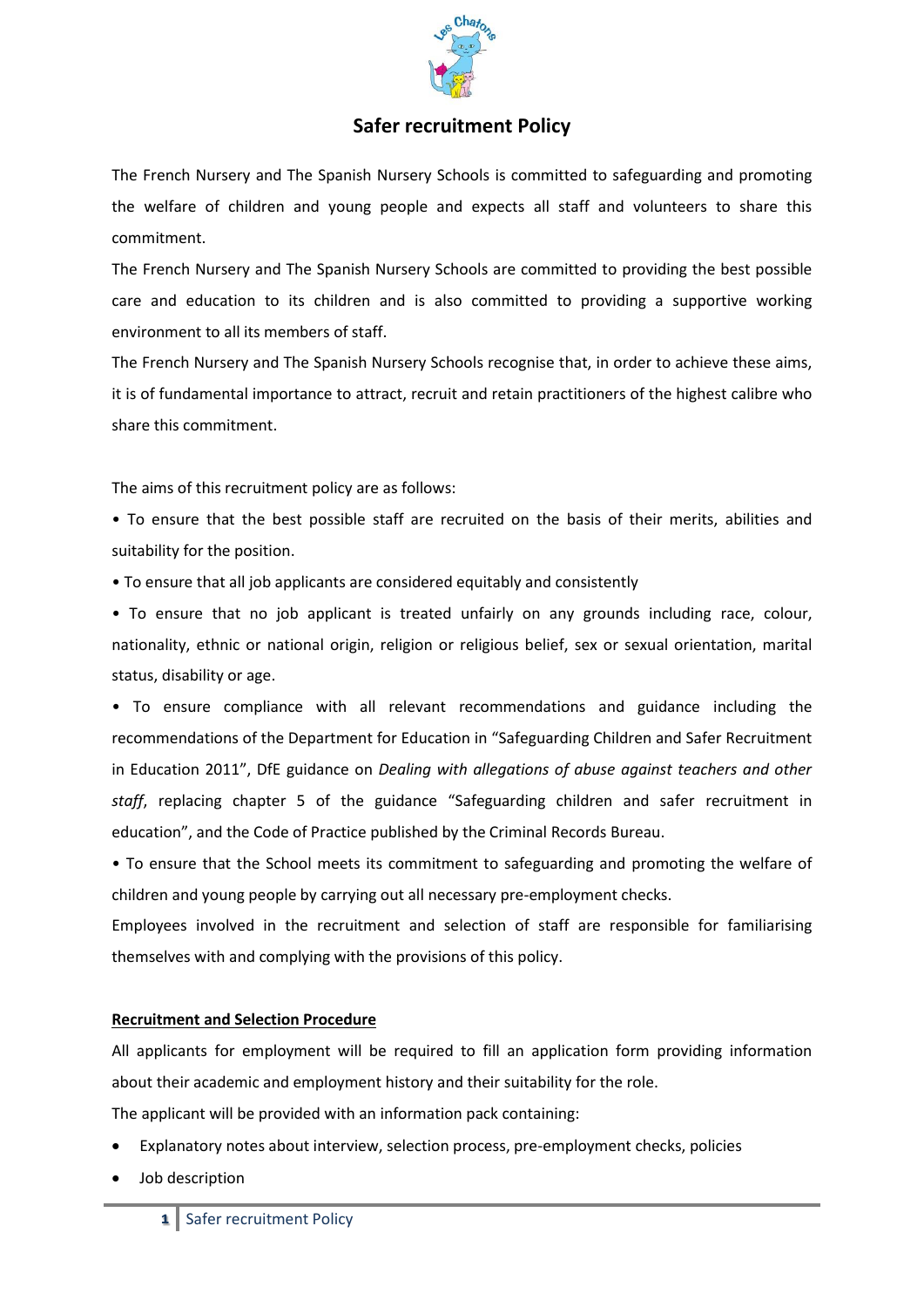- Person specification
- Application for employment
- Disclosure of criminal convictions and Rehabilitation of Offenders Act 1974
- Recruitment Monitoring Form
- Self-disclosure form for applicants for post involving contact with children

The applicant may then be invited to attend a Formal Interview at which his/her relevant skills and experience will be discussed in more detail. If it is decided to make an Offer of Employment following the formal interview, any such offer will be conditional on the following:

• The agreement of a mutually acceptable start date and the signing of a contract incorporating the School's standard terms and conditions of employment.

• The receipt of at least two satisfactory references (one of which must be from the applicant's most recent employer) which the School considers satisfactory;

 The receipt of an enhanced Disclosure from the Criminal Records Bureau with which the School is satisfied.

If the offer is accepted and the above conditions are satisfied, the applicant will be issued with a Contract of Employment and a job description to be signed as confirmation of employment.

The Nursery School is legally required to verify the medical fitness of anyone to be appointed to a post at the School, after an offer of employment has been made but before the appointment can be confirmed.

It is the Nursery School's practice that all applicants to whom an offer of employment is made must complete a Health Questionnaire.

The Nursery School may also seek a further medical opinion from a specialist or request that the applicant undertakes a full medical assessment.

The Nursery School is aware of its duties under the Equality Act 2010. No job offer will be withdrawn without first consulting with the applicant, obtaining medical evidence, considerable reasonable adjustments and suitable alternative employment.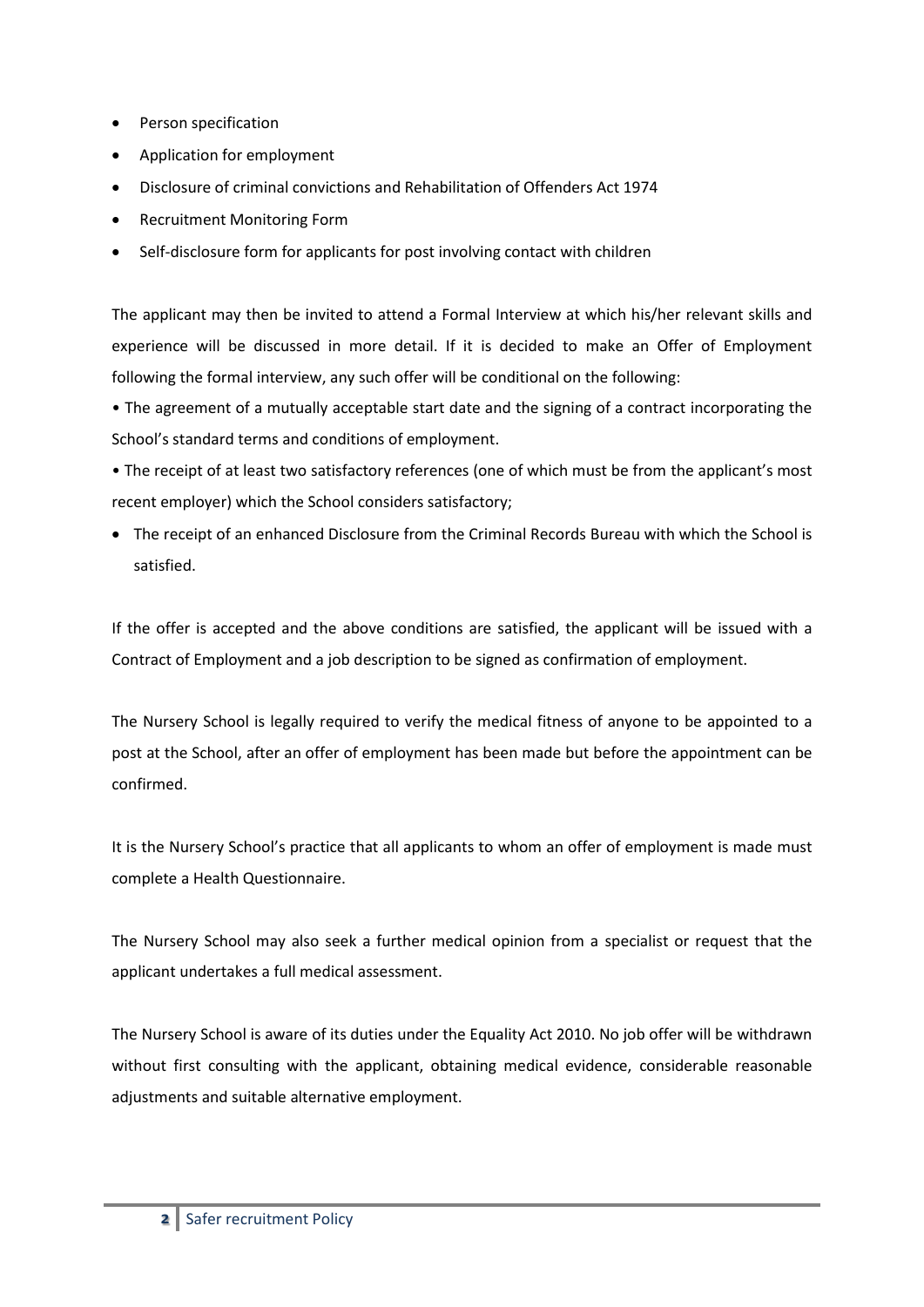#### **Pre-Employment Checks**

The French Nursery and The Spanish Nursery Schools carried out a number of pre-employment checks in respect of all prospective employees.

The Nursery School complies also with:

• Safeguarding Children and Safer Recruitment in Education guidance and HM Government Guidance "Working Together to Safeguard Children" along with any further amendments as they are published.

• The Equality Act 2010 along with further implementation as of April 2011.

## **Verification of Identity and Address**

All applicants who are invited to an Interview will be required to bring all the following evidence of identity, address and qualifications:

• Current driving licence (including photograph) or passport.

• Two utility bills or statements (from different sources) showing their name and home address.

• Documentation confirming their National Insurance Number (P45, P60) or National Insurance card.

• Documents confirming any educational and professional qualifications referred to in their Application Form.

Where an applicant claims to have changed his/her name by deed poll or any other mechanism (e.g. marriage, adoption, statutory declaration) he/she will be required to provide documentary evidence of the change.

The Nursery School asks for the date of birth of all applicants (and proof of this) in accordance with the Guidance. Proof of date of birth is necessary so that the School may verify the identity of, and check for any unexplained discrepancies in the employment and education history of all applicants. The School does not discriminate on the grounds of age.

## **References**

References will be taken up on short listed teaching candidates prior to interview. All offers of employment will be subject to the receipt of a minimum of two satisfactory references, one of which must be from the applicant's current or most recent employer. If the current/most recent employment does/did not involve work with children, then the second referee should be from the employer with whom the applicant most recently worked with children. Neither referee should be a relative or someone known to the applicant solely as a friend.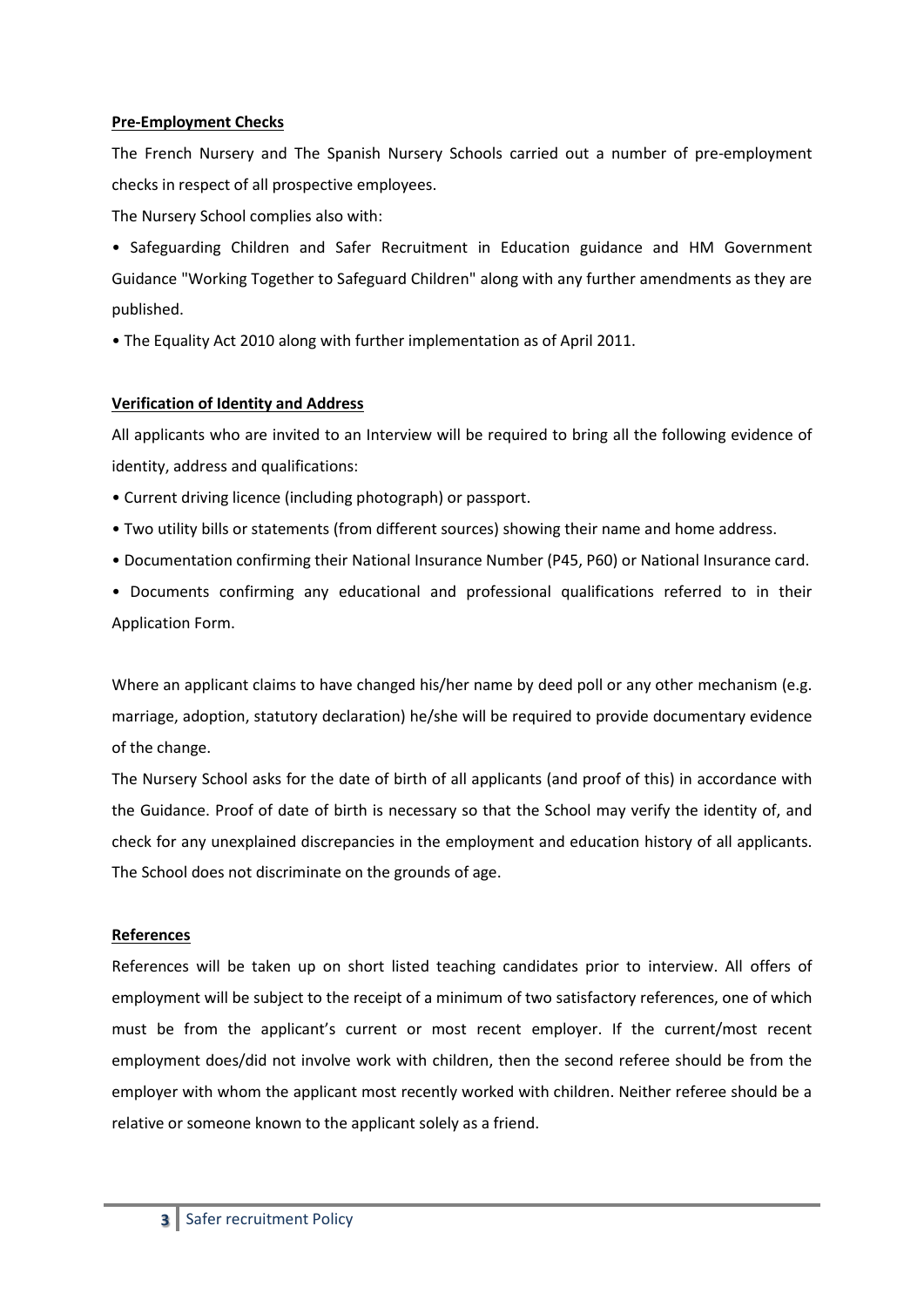All referees will be asked whether they believe the applicant is suitable for the job for which they have applied and whether they have any reason to believe the applicant is unsuitable to work with children. All referees will be sent a copy of the job description and person specification or the role which the applicant has applied for. If the referee is a current or previous employer, they will also be asked to confirm the following:

• The applicant's dates of employment, salary, job title/duties, reason for leaving, performance, sickness and disciplinary record

• Whether the applicant has ever been the subject of disciplinary procedures involving issues related to the safety and welfare of children (including any in which the disciplinary sanction has expired)

• Whether any allegations or concerns have been raised about the applicant that relate to the safety and welfare of children or young people or behaviour towards children or young people.

The School will only accept references obtained directly from the referee and it will not rely on references or testimonials provided by the applicant or on open references or testimonials.

The School will compare all references with any information given on the application form. Any discrepancies or inconsistencies in the information will be taken up with the applicant before any appointment is confirmed.

### **DBS Check**

Due to the nature of the work, The French Nursery and The Spanish Nursery Schools apply for an enhanced criminal record certificates from the Disclosure and Barring Service ("DBS") in respect of all prospective staff members, Board members and volunteers.

An enhanced disclosure will contain details of all convictions on record (including those which are defined as "spent" under the Rehabilitation of Offenders Act 1974) together with details of any cautions, reprimands or warnings held on the Police National Computer. An enhanced disclosure will also reveal whether an applicant is barred from working with children or vulnerable adults by virtue of his/her inclusion on the lists of those considered unsuitable to work with children or vulnerable adults maintained by the ISA. An enhanced disclosure may also contain non-conviction information from local police records which a police officer thinks may be relevant in connection with the matter in question.

If there is a delay in receiving a DBS disclosure the proprietor has discretion to allow an individual to begin work pending receipt of the disclosure. This will only be allowed if all other checks, including a check of the Children's Barred List and Adult's Barred List have been completed and once appropriate supervision has been put in place.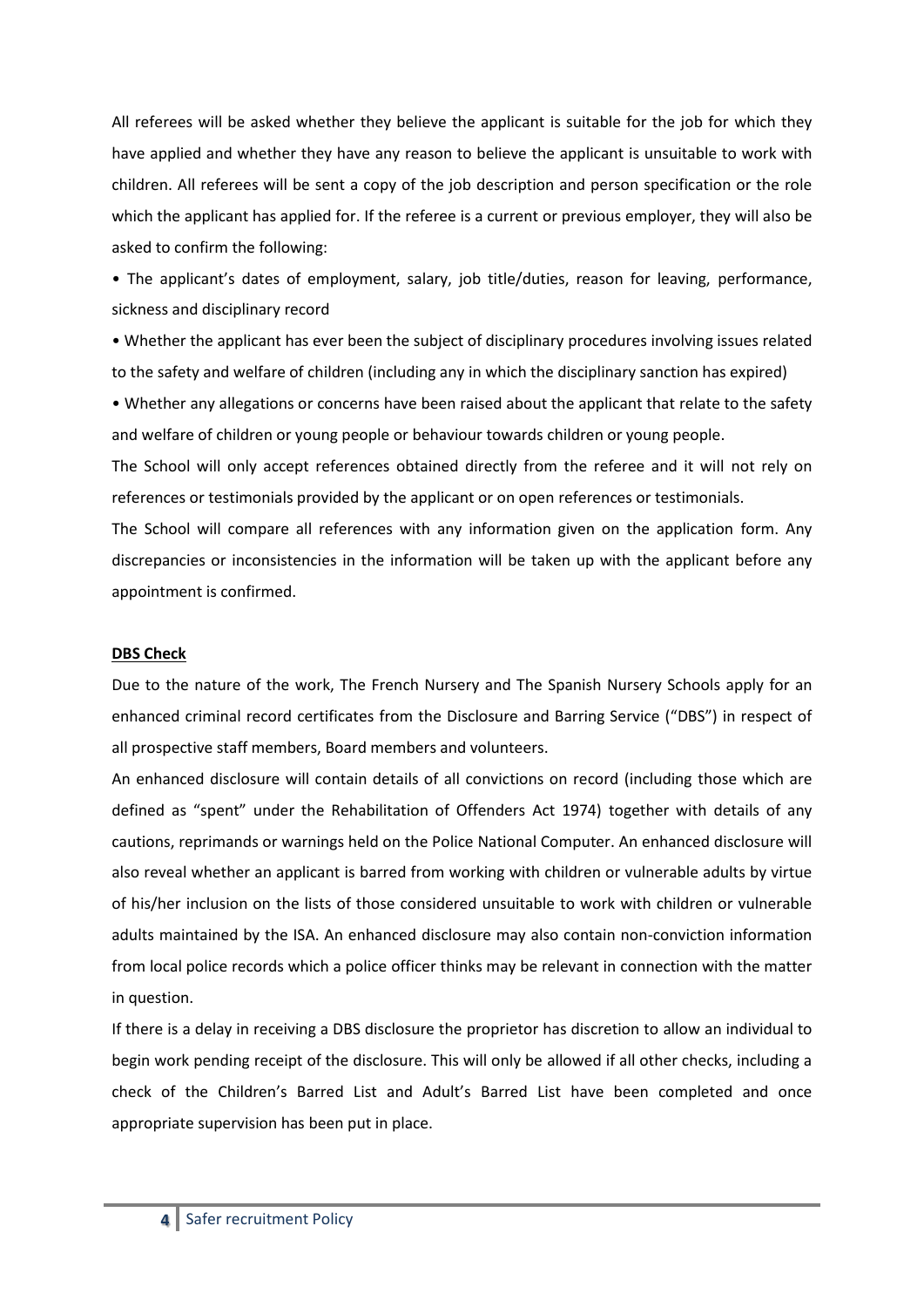#### **Proprietor**

The School will ensure that the necessary checks are carried out on the Proprietor. Under the Education Act 2002, the Education and Skills Act 2008 and regulations made under the Acts, the 'proprietor' is the person or body of persons responsible for the management of the school and includes individual proprietors or formally constituted boards of directors or trustees. The proprietor needs an enhanced DBS check through the Department for Education (DfE).

### **Supply Staff**

Where staff may need to take time off for any reason other than sick leave or training, this is agreed with the officer in charge and the proprietor with sufficient notice.

The French Nursery and The Spanish Nursery Schools would use an agency only in case of emergency.

If using supply staff from an agency, the Nursery School would check the identity of the teacher. The Nursery School will also check with the agency and obtain written confirmation that all appropriate 'safer recruitment' checks have been carried out including whether an enhanced DBS check has been made and whether any information was disclosed and if so it must be forwarded immediately to the School.

The preference at The French Nursery and The Spanish Nursery Schools are: to work with a small pool of teachers all of whom are DBS checked and are well known.

The School only uses employment agencies that can demonstrate that they positively vet their supply staff and will report the misconduct of temporary or agency staff to the agency concerned and to the Local Authority.

### **Changes to staff**

We inform Ofsted (03001231231) of any changes in the person responsible of the setting.

### **Overseas Personnel**

If employing or using overseas personnel, DBS Disclosure will always be completed. In addition, criminal records information will be sought from the police authorities in the relevant country and/or certificates of good conduct obtained from the relevant embassy. Where applicable, 'right to work' will be routinely checked.

#### **Contractors and Agency Staff**

Contractors engaged by The French Nursery and The Spanish Nursery Schools must complete the same checks for their employees required to be completed for the nursery staff. The French Nursery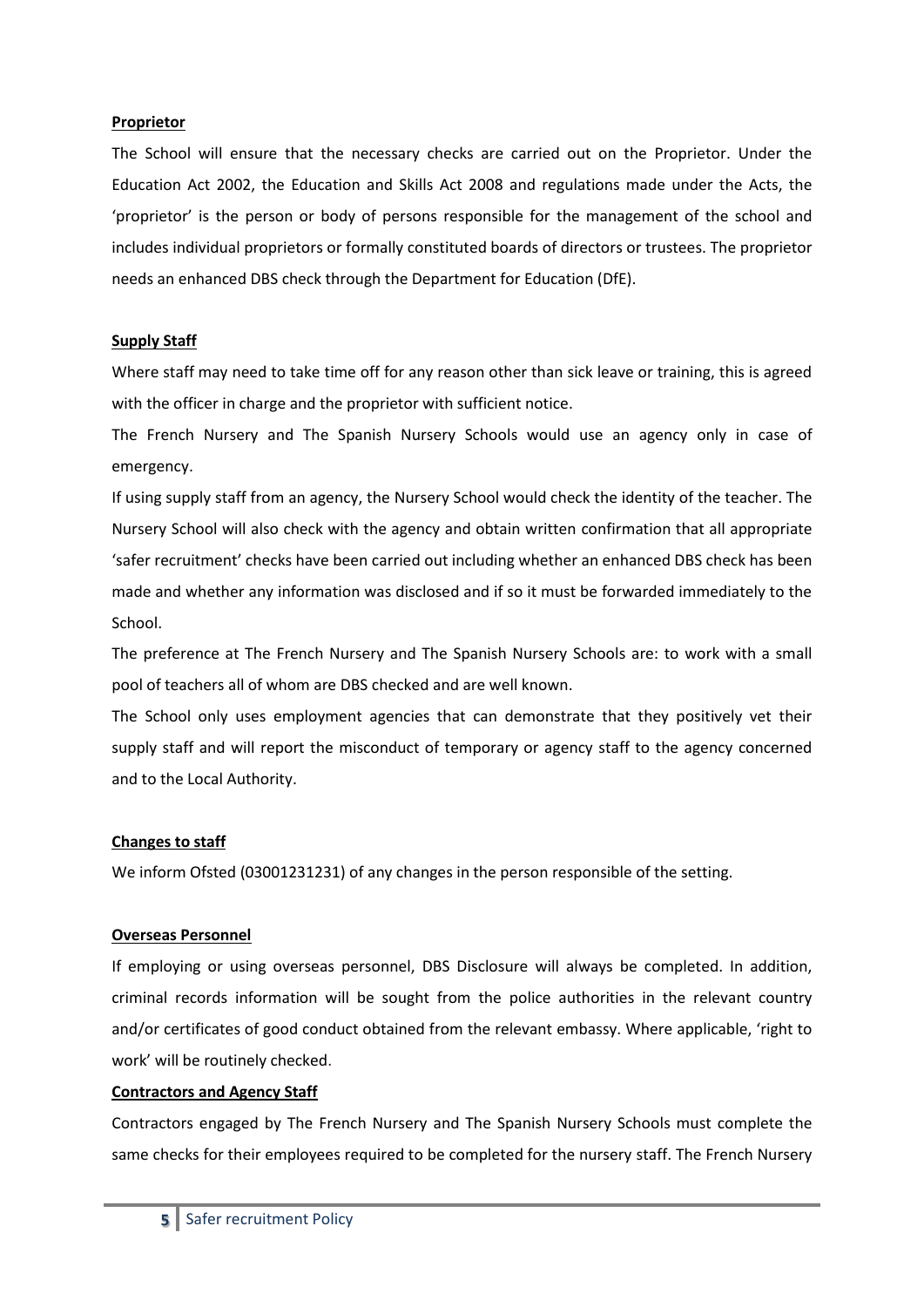and The Spanish Nursery Schools require confirmation that these checks have been completed before employees of the Contractor can commence works.

The French Nursery and The Spanish Nursery Schools will independently verify the identity of staff supplied by contractors or an agency and record all the required checks on a single central register.

Contractors who visit The Kensington Gardens and The Spanish Nursery School to carry out emergency repairs, perform routine maintenance of equipment or make structural changes to the property are not required to obtain DBS clearance. The vast majority of such work will be undertaken during school closure periods. Should work be necessary during the school term, site staff will escort the contractor to and from his/her destination, thereby avoiding unsupervised access to students.

In addition, all staff will be instructed to be vigilant to prevent children from accessing areas where builders etc. are working, not only for reasons of safeguarding students but also for risks posed by Health and Safety considerations. All contractors will be required to sign in and out when they enter or exit the school premises and to wear a visitor badge. Contractors will also be required to present photo identification upon arrival and must be expected in advance by the school.

Upon arrival, every contractor will be presented with a visitor pass and all members of staff have been alerted to challenge any stranger present on any part of the school premises not displaying a pass.

Employees of external companies who are regularly based in the school (as such as cleaners etc.) will be subject to the same identity checks and clearances as direct employees of The Kensington Gardens and The Spanish Nursery School. However, these will be carried out by their external employer to the satisfaction of the School and will form part of the terms and conditions of the business contract. The outcome of such checks will be notified to the Nursery School and the details recorded.

#### **Retention of Records**

If an applicant is appointed, the Nursery School will retain any relevant information provided on their application form (together with any attachments) on their personnel file. If the application is unsuccessful, all documentation relating to the application will normally be confidentially destroyed or giving back to the applicant.

#### **Dismissal on Grounds of Misconduct**

The Nursery School will report the dismissal of any member of staff or volunteer following a substantial allegation to the DfE, Ofsted, the DBS and the police. The Independent Safeguarding Authority will also be notified of anyone whose services are no longer used by the School because